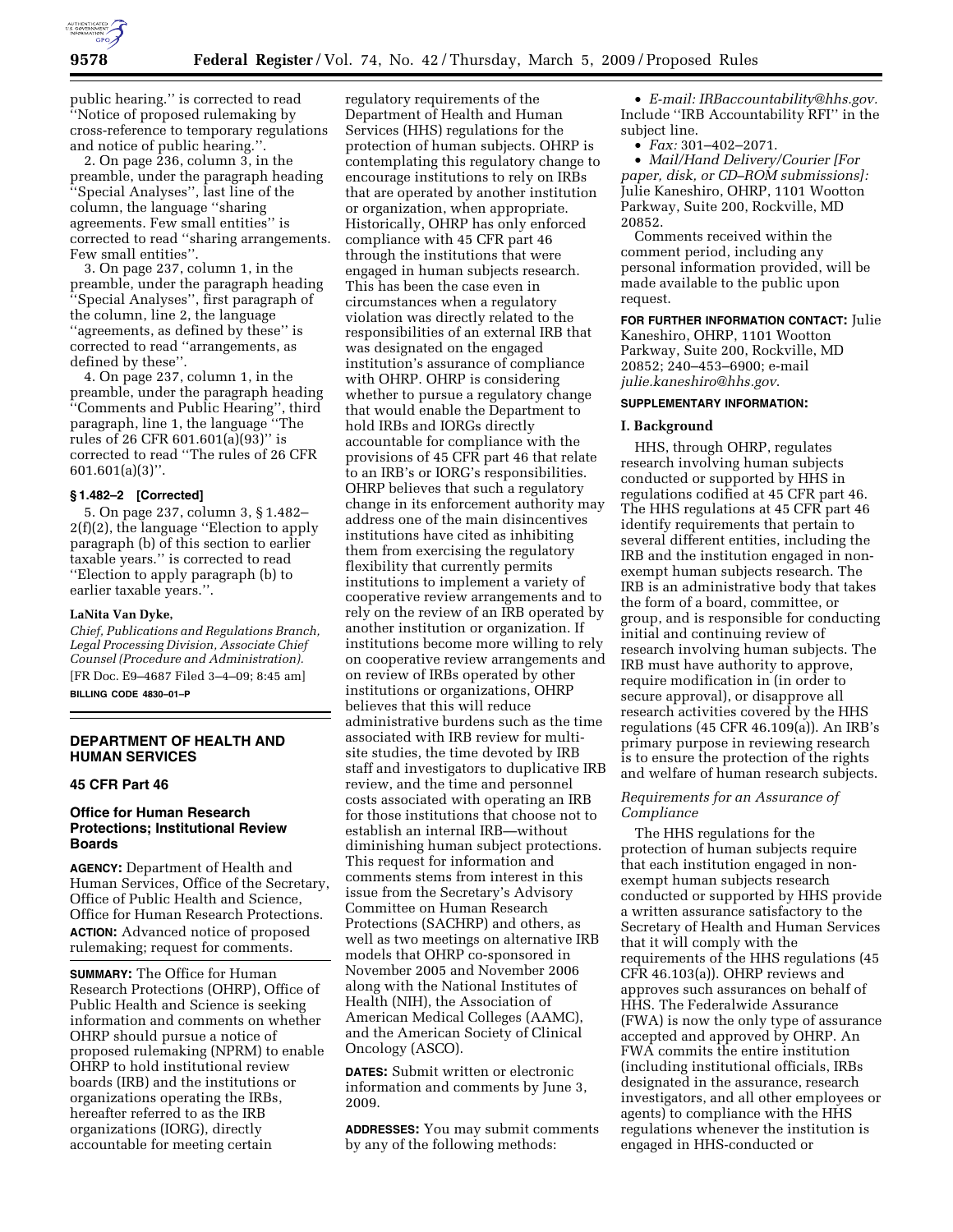-supported human subjects research. In addition, domestic institutions may voluntarily extend their FWA to cover all human subjects research at their institution regardless of the source of support for the particular research activity.

Among other things, an institution's assurance of compliance must designate all of the IRBs that the institution will rely upon for the review of any research covered by its assurance (45 CFR 46.103(b)(2)). For each designated IRB, a list of IRB members identified by name, earned degrees, representative capacity, experience, and any employment or other relationship with the institution must be submitted to OHRP (45 CFR 46.103(b)(3)). The HHS regulations at 45 CFR part 46 provide an institution with significant flexibility in designating the IRBs that will review research under the institution's FWA. Options available to the institution include:

• Designating on its FWA one or more IRBs that are operated by the institution (sometimes referred to as ''local'' or ''internal'' IRBs; hereafter referred to as ''internal IRBs''); and

• Designating on its FWA one or more IRBs operated by other institutions or commercial or independent IRBs (hereafter referred to as ''external IRBs'').

As stated in the Terms of Assurance for the FWA (see *http://www.hhs.gov/ ohrp/humansubjects/assurance/ filasurt.htm*), for each external IRB designated on an institution's FWA, an IRB Authorization Agreement must be executed:

Any designation under this Assurance of another Institution's IRB or an independent IRB must be documented by a written agreement between the Institution and the IRB organization outlining their relationship and include a commitment that the designated IRB will adhere to the requirements of this Assurance. OHRP's sample IRB Authorization Agreement may be used for such purpose or the two organizations may develop their own agreement. This agreement should be kept on file at both organizations and made available to OHRP upon request.

OHRP provides an example of an IRB Authorization Agreement at *http:// www.hhs.gov/ohrp/humansubjects/ assurance/iprotsup.rtf*. The agreement may be written to cover one research project, or to cover multiple research projects on a case-by-case basis, or to cover a class of research projects. This agreement will sometimes include a description of which regulatory requirements each party will be responsible for; *e.g.*, reporting unanticipated problems involving risks to subjects or others (45 CFR

46.103(b)(5)) or the maintenance of IRB records (45 CFR 46.115).

# *Requirements for IRB Registration*

Before an IRB may be designated on an institution's FWA, the IRB must be registered with OHRP. For more information on IRB registration see *http://www.hhs.gov/ohrp/assurances/*.

OHRP has been operating a system of IRB registration since December 2000, which was initiated in response to a 1998 HHS Office of Inspector General recommendation that all IRBs register with the Federal government on a regular basis as part of an effort to develop a more streamlined, coordinated, and probing means of assessing IRB performance and to enhance the Federal government's ability to identify and respond to emerging problems.

The OHRP IRB registration system was designed to collect information required under the HHS human subjects protection regulations at 45 CFR 46.103, as well as additional information that is provided voluntarily by institutions or IRBs regarding the accreditation status of the institution or IRB organization, the total numbers of active research protocols reviewed by the IRB (including protocols supported by other Federal departments or agencies) and the nature of those protocols, and IRB staffing.

On July 6, 2004, OHRP published in the **Federal Register** a Notice of Proposed Rulemaking (NPRM) seeking public comment on changes to the current IRB registration system administered by OHRP (69 FR 40584). OHRP proposed to amend the HHS human subjects protection regulations at 45 CFR part 46 by adding an additional subpart, entitled ''Registration of Institutional Review Boards.'' Under the proposed new subpart, for any IRB designated under an FWA that reviews human subjects research conducted or supported by HHS, most of the information, including the information that previously was provided on a voluntary basis, listed on the current OHRP IRB registration form would have to be submitted to OHRP. By requiring such information to be provided for all IRBs being registered, OHRP's IRB registration requirements would become substantially consistent with requirements for IRB registration that were simultaneously proposed by FDA (69 FR 40556).

After taking into consideration the comments received during the public comment period, OHRP and FDA issued separate final IRB registration rules on January 15, 2009, that will become effective on July 14, 2009 (74 FR 2399;

74 FR 2358). OHRP's and FDA's IRB registration rules are compatible and largely consistent with one another. Under these final rules there will be a single registration system, accessible on the OHRP Web site, in which all IRBs that review research conducted or supported by HHS or clinical investigations regulated by FDA will need to be registered.

#### *Enforcement Authority*

Section 289 of the Public Health Service Act authorizes OHRP to, on behalf of HHS, establish a compliance oversight process regarding violations of the rights of human subjects of research conducted or supported by HHS. Pursuant to this authority, OHRP may receive reports of such violations and take appropriate action.

OHRP also derives compliance oversight authority from the previously discussed provisions of the HHS regulations at 45 CFR 46.103(a) and its implementation of the FWA.

Unlike the FDA regulations pertaining to IRBs, which explicitly include compliance oversight provisions at subpart E of 21 CFR part 56, the HHS regulations at 45 CFR part 46 do not include provisions specifically addressing IRB or IORG compliance with the regulatory requirements.

### **II. History of OHRP Compliance Oversight and the Changing Research Environment**

Historically, OHRP (and its predecessor office, the Office for Protection from Research Risks) has only enforced compliance with 45 CFR part 46 through the institutions that were engaged in human subjects research. This has been the case even in circumstances when the regulatory violation was directly related to the responsibilities of an external IRB that was designated on the engaged institution's assurance of compliance with OHRP. Therefore, when OHRP received an allegation or indication of a regulatory violation on the part of an external IRB related to research to which the HHS regulations apply, OHRP has directed its compliance oversight evaluations and enforcement actions to the relevant FWA-holding institutions, not the external IRB or IORG at issue. When the HHS regulations related to IRB review last underwent a substantive revision on June 18, 1991 (56 FR 28003), few institutions were designating external IRBs to review research conducted under their assurances of compliance, in part because single site studies were more common than they are today, and it was more common for HHS-supported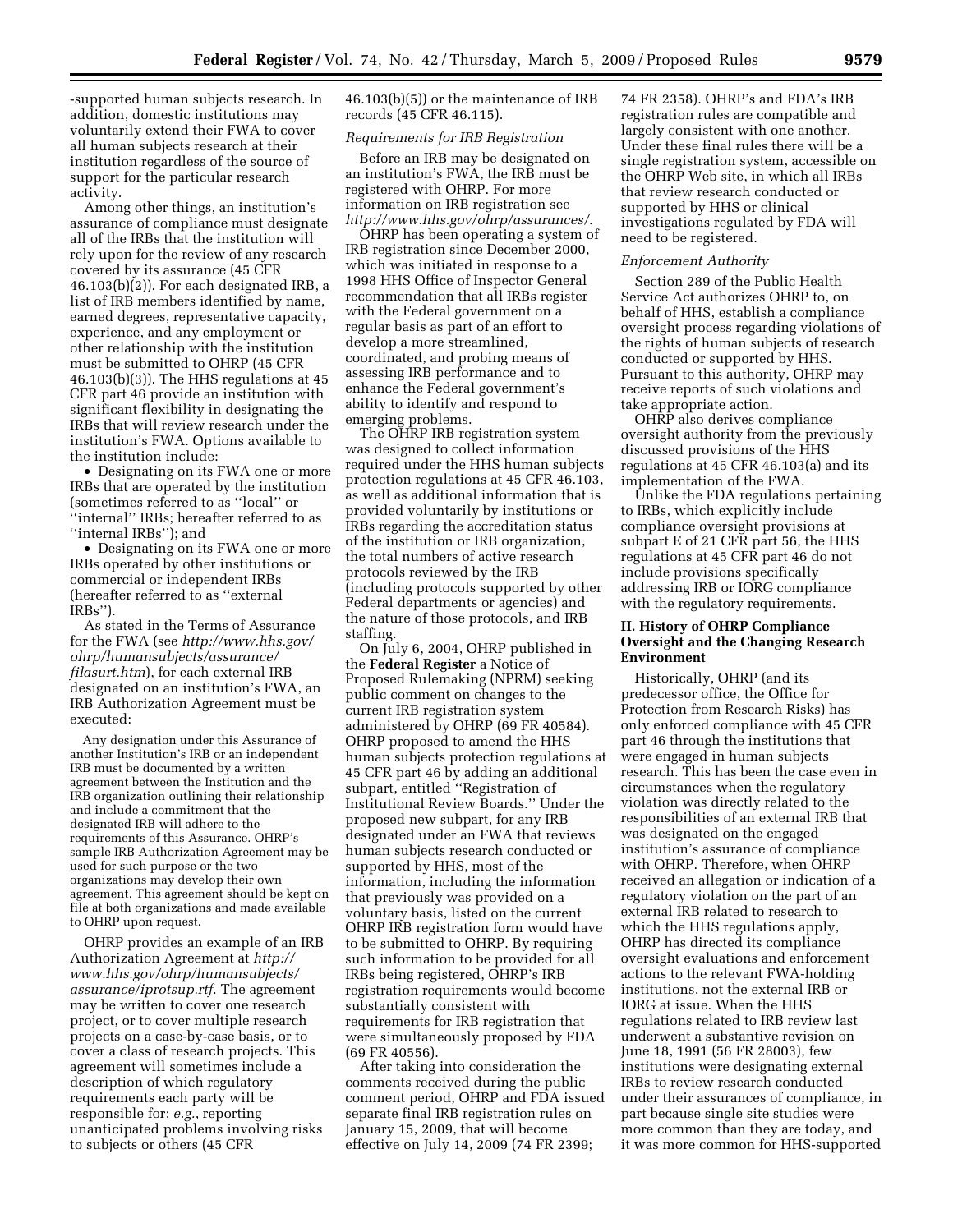research to be conducted by large academic medical centers that had their own internal IRBs. Therefore, there was no perceived need to hold IRBs or IORGs directly accountable for meeting any of the requirements of the HHS regulations at 45 CFR part 46. However, as HHS support for multi-site studies has increased, and previously nontraditional research settings, such as community hospitals and medical clinics, have become frequent research sites, the research community has looked for ways to make IRB review more effective and efficient.

# **III. Current Regulatory Flexibilities for IRB Review Arrangements**

The regulations offer institutions significant flexibility to implement a variety of cooperative review arrangements as permitted under 45 CFR 46.114. In addition, this flexibility is facilitated by the ability of institutions to designate external IRBs on their FWAs that will be responsible for the review of one or more research studies in which the institution will be engaged. These regulatory flexibilities are intended to reduce administrative burden without diminishing human subject protections. For example, two or more institutions engaged in the same multi-center research project can designate the same IRB (*e.g.*, an IRB operated by one of the institutions engaged in the project) on their FWAs to review that research project. Similarly, institutions that do not have an internal IRB (for example, because they conduct little human subjects research) may designate an external IRB on their FWAs to review one or more research studies. Another IRB review model permitted under 45 CFR part 46 is for an institution to designate more than one IRB on its FWA to share authority and responsibility for the review of certain research studies. For example, the facilitated review model developed by the National Cancer Institute utilizes a central IRB, as well as review by another IRB—typically an internal IRB operated by the institution engaged in the research—that is responsible for considering issues related to the local context in which the research will be conducted. These regulatory flexibilities under 45 CFR part 46, that permit institutions to implement a variety of IRB review arrangements, are intended to reduce administrative burdens such as the time associated with IRB review for multisite studies, the time devoted by IRB staff and investigators to duplicative IRB review, and the time and personnel costs associated with operating an IRB

for those institutions that choose not to establish an internal IRB.

Despite the regulatory flexibility to implement a wide range of IRB review arrangements, OHRP has become aware that some institutions remain reluctant to designate external IRBs on their FWAs and/or rely upon cooperative IRB review arrangements.

# **IV. OHRP Co-Sponsored Meetings on Alternative IRB Models**

OHRP's practice of holding an institution engaged in a human subjects research study accountable for noncompliance on the part of an external IRB that was designated on the institution's FWA and was responsible for reviewing the research was identified as one of the key factors influencing institutions' decisions about this issue by participants in two meetings on alternative IRB models that OHRP co-sponsored in November 2005 and November 2006. OHRP cosponsored these meetings along with NIH, AAMC, and ASCO, in response to a suggestion made by SACHRP in the fall of 2004 that OHRP further explore issues associated with the use of alternatives to local IRBs. Reports summarizing the findings of these two meetings can be found at *http:// www.dhhs.gov/ohrp/sachrp/documents/ AltModIRB.pdf* and *http:// www.aamc.org/research/irbreview/ irbconf06rpt.pdf*. Participants in the 2005 and 2006 meetings included individuals from a variety of perspectives, including IRB chairs, academic investigators, communitybased researchers, attorneys, patients, ethicists, industry officials and senior university and medical school research administrators. While other factors were also identified as contributing to institutions' reluctance to adopt alternatives to the internal IRB review model, it is OHRP's understanding from participants in this meeting, as well as others in the community, that concerns related to regulatory liability are a significant consideration. Namely, one of the main factors identified as contributing to institutions' reluctance to rely on an external IRB is OHRP's current practice of enforcing compliance with 45 CFR part 46 through the institutions that were engaged in human subjects research, even in circumstances when the regulatory violation is directly related to the responsibilities of an external IRB. Given this, OHRP believes that expanding its enforcement authority to include IRBs and IORGs directly may make institutions more likely to designate external IRBs on their FWAs and/or enter into cooperative IRB review arrangements.

# **V. Possible Administrative Actions for Noncompliance by IRBs or IORGs**

If HHS were to implement a regulation that would enable OHRP to hold IRBs and IORGs directly accountable for meeting certain regulatory requirements of 45 CFR part 46, OHRP envisions that it would generally only exercise this regulatory option when the IRB at issue was external to the institution engaged in the human subjects research, and was designated on the institution's FWA to review the research. In circumstances when the IRB at issue was internal to the institution engaged in the human subjects research, OHRP expects that it would continue to enforce compliance with 45 CFR part 46 through the engaged institution.

However, when the possible regulatory noncompliance at issue was the responsibility of an IRB external to the institution engaged in the human subjects research, and the external IRB was designated on the institution's FWA to review the research, OHRP generally would expect to enforce compliance with 45 CFR part 46 directly with the external IRB, and not the FWA-holding institution. OHRP contemplates a number of administrative actions that HHS could take in response to a finding of noncompliance with 45 CFR part 46 by an external IRB designated on an institution's FWA. Depending on the nature and scope of the IRB's or IORG's noncompliance, OHRP could, for example, require that the IRB or IORG implement certain corrective actions, restrict or impose conditions on the IRB's registration with OHRP, or suspend the IRB's registration with OHRP which would prohibit the IRB from being designated on any institution's FWA.

#### **VI. Identifying Responsibilities of the IRB/IORG and FWA-Holding Institution**

In considering how HHS would implement a regulation that would enable OHRP to hold IRBs and IORGs directly accountable for meeting certain regulatory requirements of 45 CFR part 46, OHRP has begun the process of identifying which entities might be responsible for fulfilling the various regulatory requirements. Some of the regulatory requirements seem to fall uniquely to either the IRB/IORG or the FWA-holding institution, and others seem to be requirements that could be carried out by either the IRB/IORG or the FWA-holding institution. OHRP envisions that some form of agreement between the IRB/IORG and the FWAholding institution would determine which entity would be responsible for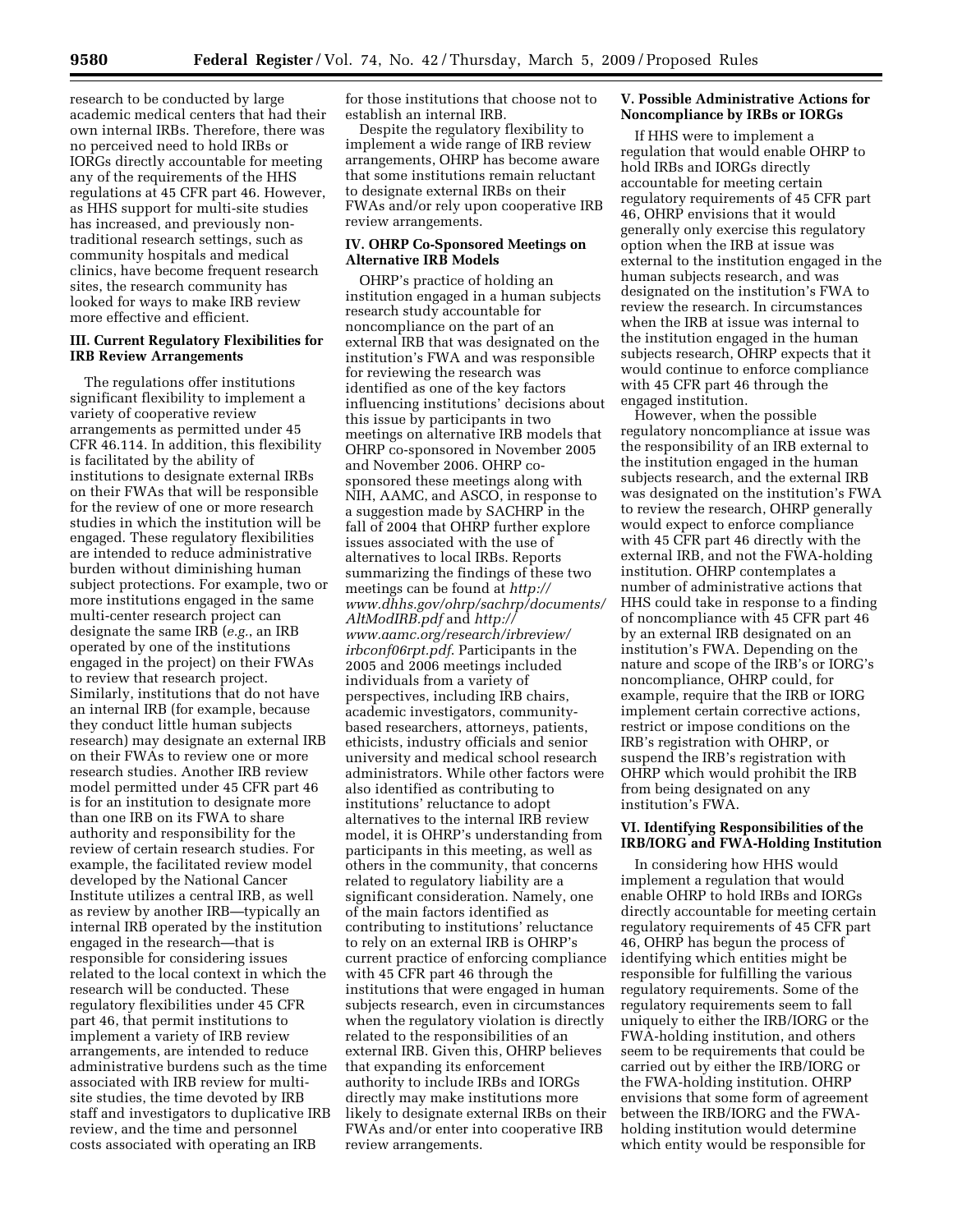fulfilling the regulatory requirements that could be carried out by either the IRB/IORG or the FWA-holding institution. In an attempt to facilitate public comment on this request for information regarding IRB accountability, OHRP has made a preliminary attempt to group the regulatory requirements into the following three categories: (1) Responsibilities that may be unique to IRBs and IORGs; (2) responsibilities that may be unique to institutions engaged in human subjects research; and (3) responsibilities that may be fulfilled by either IRBs/IORGs or institutions engaged in human subjects research.

OHRP considered whether there are any regulatory requirements that are inherently shared by both the IRB/IORG and the FWA-holding institution, but did not identify any requirements that seemed to fall into this category. Section VII of this notice includes a question that specifically seeks public comment on this issue.

The categorization below is in no way intended to be definitive or complete, but rather a basis for public comment.

### *Responsibilities That May Be Unique to IRBs and IORGs*

• The provisions regarding IRB membership and qualifications necessary to promote complete and adequate review of the human subjects research conducted by the institution for which the IRB was designated on an institution's assurance of compliance with OHRP (§ 46.107).

• The provision that the IRB follow written procedures in the same detail as described in 45 CFR 46.103(b)(4) and to the extent required by 45 CFR 46.103(b)(5) (§ 108(a)).

• The provision that except when an expedited review procedure is used (see § 46.110), the IRB review proposed research at convened meetings at which a majority of the members of the IRB are present, including at least one member whose primary concerns are in nonscientific areas. In order for the research to be approved, it shall receive the approval of a majority of those members present at the meeting (§ 46.108(b)).

• The provision that an IRB shall review and approve, require modifications in (to secure approval), or disapprove all research activities covered by 45 CFR part 46, for which the IRB was designated on an institution's assurance of compliance with OHRP (§ 46.109(a)).

• The provision that an IRB shall require that information given to subjects as part of informed consent is in accordance with § 46.116. The IRB

may require that information, in addition to that specifically mentioned in § 46.116, be given to the subjects when in the IRB's judgment the information would meaningfully add to the protection of the rights and welfare of subjects (§ 46.109(b)).

• The provision that an IRB shall require documentation of informed consent or may waive documentation in accordance with § 46.117 (§ 46.109(c)).

• The provision that an IRB shall notify investigators and the institution in writing of its decision to approve or disapprove the proposed research activity, or of modifications required to secure IRB approval of the research activity. If the IRB decides to disapprove a research activity, it shall include in its written notification a statement of the reasons for its decision and give the investigator an opportunity to respond in person or in writing (§ 46.109(d)).

• The provision that an IRB shall conduct continuing review of research covered by 45 CFR part 46, at intervals appropriate to the degree of risk, but not less than once per year (§ 46.109(e)).

• The provision related to expedited review procedures for certain kinds of research involving no more than minimal risk, and for minor changes in approved research (§ 46.110).

• The provision that identifies the criteria for IRB approval of research (§ 46.111).

• The provisions that permit an IRB to approve a consent procedure which does not include, or which alters some or all of the elements of informed consent set forth in § 46.116, or waive the requirements to obtain informed consent provided the IRB finds and documents that specified criteria have been met (§ 46.116(c) and (d)).

• The provisions that require informed consent to be documented by use of a written consent form approved by the IRB and signed by the subject or the subject's legally authorized representative, unless the IRB finds that specified criteria permitting the waiver of documentation of informed consent have been met (§ 46.117).

### *Responsibilities That May Be Unique to Institutions Engaged in Human Subjects Research*

• The provision that institutions engaged in HHS-supported human subjects research must submit an FWA to OHRP for approval and comply with the requirements imposed as part of the FWA, including among other things, the designation of one or more IRBs on the institution's FWA that have been registered with OHRP (§ 46.103).

• The requirement that before implementing a change to an IRB- approved research study, an investigator must obtain IRB approval for the change, unless the change is designed to eliminate an apparent immediate hazard to subjects  $(\S 46.103(b)(4))$ .

• The requirement that an investigator must obtain continuing IRB review of ongoing non-exempt human subjects research prior to the expiration date of the current IRB approval  $(S\,46.103(b)(4)).$ 

• The requirement for the prompt reporting to the IRB of any unanticipated problems involving risks to subjects or others or any serious or continuing noncompliance with 45 CFR part 46 or the requirements or determinations of the IRB  $(S\,46.103(b)(5))$ .

• The requirement that an investigator must obtain IRB review and approval before beginning any nonexempt human subjects research (§ 46.109(a)).

• The provision that the IRB must have authority to approve, require modifications in (to secure approval), or disapprove all research activities for which the IRB was designated on an institution's assurance of compliance with OHRP (§ 46.109(a)).

• The provision that the IRB must have authority to observe or have a third party observe the consent process and the research for all research activities for which the IRB was designated on an institution's assurance of compliance with OHRP (§ 46.109(e)).

• The provision that research covered by 45 CFR part 46 that has been approved by an IRB may be subject to further appropriate review and approval or disapproval by officials of the institution. However, these officials may not approve the research if it has not been approved by an IRB (§ 46.112).

• The provision that the IRB must have authority to suspend or terminate approval of research that is not being conducted in accordance with the IRB's requirements or that has been associated with unexpected serious harm to subjects for all research activities for which the IRB was designated on an institution's assurance of compliance with OHRP (§ 46.113).

• The requirement that except as provided elsewhere in 45 CFR part 46 no investigator may involve a human being as a subject in research covered by 45 CFR part 46 unless the investigator has obtained and documented the legally effective informed consent of the subject or the subject's legally authorized representative (§ 46.116 and § 46.117).

• The requirement that investigators give a copy of the informed consent document to each research subject or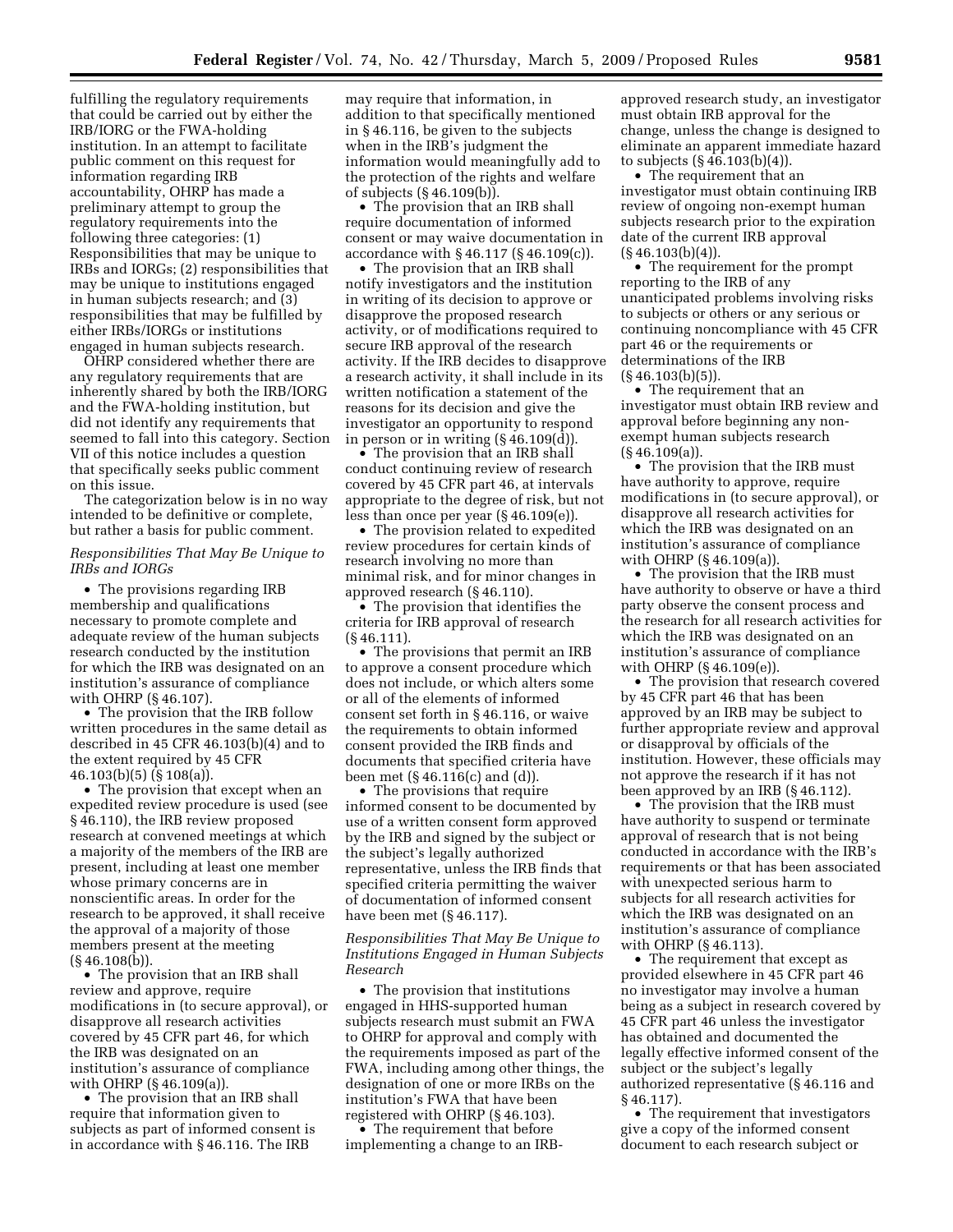the subject's legally authorized representative, and keep the signed original or a copy of it for their records, unless the IRB finds that specified criteria permitting the waiver of documentation of informed consent have been met (§ 46.117; § 46.115(b)).

### *Responsibilities That May Be Fulfilled by Either IRBs/IORGs or Institutions Engaged in Human Subjects Research*

• Determining the applicability of the HHS regulations at 45 CFR part 46 (*e.g.*, the exemptions at 46.101(b)).

• Developing written IRB procedures which the IRB will follow:

(1) For conducting its initial and continuing review of research and for reporting its findings and actions to the investigator and the institution;

(2) For determining which projects require review more often than annually and which projects need verification from sources other than the investigators that no material changes have occurred since previous IRB review; and

(3) For ensuring prompt reporting to the IRB of proposed changes in a research activity, and for ensuring that such changes in approved research, during the period for which IRB approval has already been given, may not be initiated without IRB review and approval except when necessary to eliminate apparent immediate hazards to the subject (§ 46.103(b)(4)).

• Developing written IRB procedures for ensuring the prompt reporting to the IRB, appropriate institutional officials, and the Department or Agency head of:

(1) Any unanticipated problems involving risks to subjects or others or any serious or continuing noncompliance with 45 CFR part 46 or the requirements or determinations of the IRB; and

(2) Any suspension or termination of IRB approval (§ 46.103(b)(5).

• Promptly reporting to the appropriate institutional officials and the Department or Agency head:

(1) Any unanticipated problems involving risks to subjects or others or any serious or continuing noncompliance with 45 CFR part 46 or the requirements or determinations of the IRB; and

(2) Any suspension or termination of IRB approval, including a statement of the reasons for the IRB's actions (§ 46.103(b)(5); § 46.113).

• Promptly reporting to the investigator any suspension or termination of approval by the IRB, including a statement of the reasons for the IRB's actions (§ 46.113).

• Fulfilling the documentation and recordkeeping requirements associated with IRB activities (§ 46.115).

# **VII. Request for Information and Comments**

OHRP is seeking information and comments from the public about whether OHRP should pursue an NPRM to enable OHRP to hold IRBs and IORGs directly accountable for meeting certain regulatory requirements of the HHS regulations for the protection of human subjects at 45 CFR part 46. OHRP specifically seeks information and comments on the following issues; comments should also include a reference to the specific numbered question being addressed:

1. Is there sufficient need for HHS to pursue a regulatory change to enable OHRP to hold IRBs and IORGs directly accountable for meeting certain requirements of the HHS regulations at 45 CFR part 46? Please explain your response.

2. Would the proposed regulatory change reduce concerns about regulatory liability as a barrier to the use of external IRBs and contribute to an increase in collaborative IRB review arrangements?

3. Are there other approaches and strategies that would decrease concern about regulatory liability and increase collaborative IRB review arrangements?

4. If HHS were to issue a regulation that would enable OHRP to hold IRBs and IORGs directly accountable for meeting certain requirements of the HHS regulations at 45 CFR part 46, would this have the unintended effect of making institutions or IORGs less willing to have their IRBs designated as external IRBs on other institutions' FWAs? If so, would there still be sufficient benefit for HHS to pursue a regulatory change to enable OHRP to hold IRBs and IORGs directly accountable for meeting certain requirements of the HHS regulations? Are there other possible unintended effects of the proposed regulatory change? Please explain your responses.

5. If HHS pursues a regulatory change to enable OHRP to hold IRBs and IORGs directly accountable for meeting certain requirements of the HHS regulations at 45 CFR part 46, what kinds of administrative actions would be appropriate for OHRP to take against IRBs that are found to be out of compliance with 45 CFR part 46? For a description of some of the corrective actions that OHRP has required when it has been determined that an institution was not in compliance with 45 CFR part 46, see OHRP's guidance document entitled, ''OHRP's Compliance

Oversight Procedures for Evaluating Institutions'' at *http://www.dhhs.gov/ ohrp/compliance/ohrpcomp.pdf*.

6. As described in Section VI of this notice, in order to facilitate public comment, OHRP has made a preliminary attempt to group some of the regulatory requirements under 45 CFR part 46 into the following three categories: (1) Responsibilities that may be unique to IRBs and IORGs; (2) responsibilities that may be unique to institutions engaged in human subjects research; and (3) responsibilities that may be fulfilled by either IRBs/IORGs or institutions engaged in human subjects research.

6a. Are these categories appropriate? If not, what other categories should there be?

6b. Is there a fourth category of responsibilities that are inherently shared by both the IRB/IORG and the FWA-holding institution? If so, please provide examples of such shared responsibilities.

6c. Are the regulatory provisions identified under each of the categories appropriate? If not, which regulatory provisions should be re-categorized, removed, or added?

6d. For institutions that have relied upon joint IRB review arrangements in the past, how have the regulatory requirements been divided or shared by the IRB/IORG and the institution engaged in the human subjects research? We would welcome examples or descriptions of such agreements between IRBs/IORGs and institutions engaged in human subjects research that describe their respective responsibilities.

7. With regard to the responsibilities that may be fulfilled by either IRBs or institutions, the IRB Authorization Agreement between an external IRB and an FWA-holding institution is often used to clarify which entity will be responsible for carrying out these regulatory requirements.

7a. If a regulatory change to 45 CFR part 46 is pursued, should OHRP use the IRB Authorization Agreement or other forms of agreement, if they exist (*e.g.*, contract or memorandum of understanding) to inform its compliance oversight evaluations about which entity should be held responsible for fulfilling regulatory requirements that could be met by either an external IRB or the FWA-holding institution?

7b. If a regulatory change to 45 CFR part 46 is pursued, should there be new provisions that require specific content for IRB Authorization Agreements or for other forms of agreements between external IRBs and FWA-holding